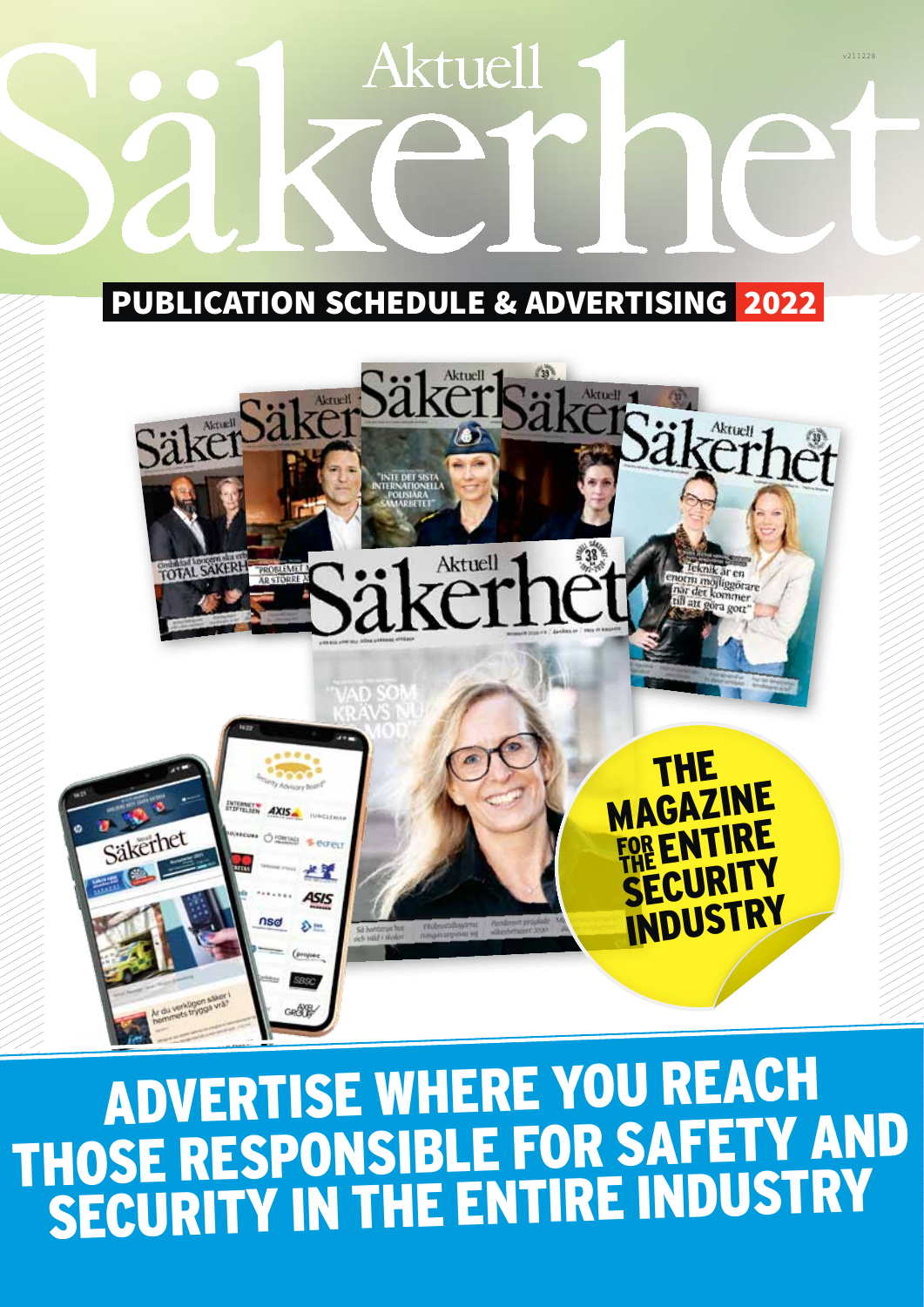# With us, you reach the entire security industry!

Aktuell Säkerhet has a broad reach over the security and safety industry, private as well as public. We reach those responsible for IT security, information security & physical security – surveillance/shell protection, fire, alarm systems as well as personal & crisis issues. According to our readers, we are a magazine that is educating and engaging. It is the place where industry profiles as well as advertisers want to be seen.

The magazine was founded in 1982 and has since provided the industry with current information. Today, the magazine reaches about 9 000 recipients and each issue is read by 1–3 readers. Aktuell Säkerhet is a member of The Swedish Magazine Publishers Association.

Jenny Persson

publisher and editor in chief



 $\overline{\mathcal{C}}$ 

"*A good mix from all branches of security*"

"*Serious and industry leading*"

"*The only comprehensive magazine in the industry*"

# why we advertise in **AKTUELL SÄKERHET**

"We use Aktuell Säkerhet as part of our digital and analogue marketing. This has helped us reach customers via banner advertising and in article form. Working with Aktuell Säkerhet as one of our marketing channels gives us the opportunity to reach out to a relevant target group with our safety message. We've a flexible and good cooperation who suit us very well."

**Malin Norrby** Marketing Manager Sweden, HP

**9/10** READERS DESCRIBES **THE MAGAZINE AS GOOD** OR VERY GOOD

v211228



**Marie-Louise Ganebrant, Mediakraft** marie-louise.ganebrant@mediakraft.se +46 (736) 790501

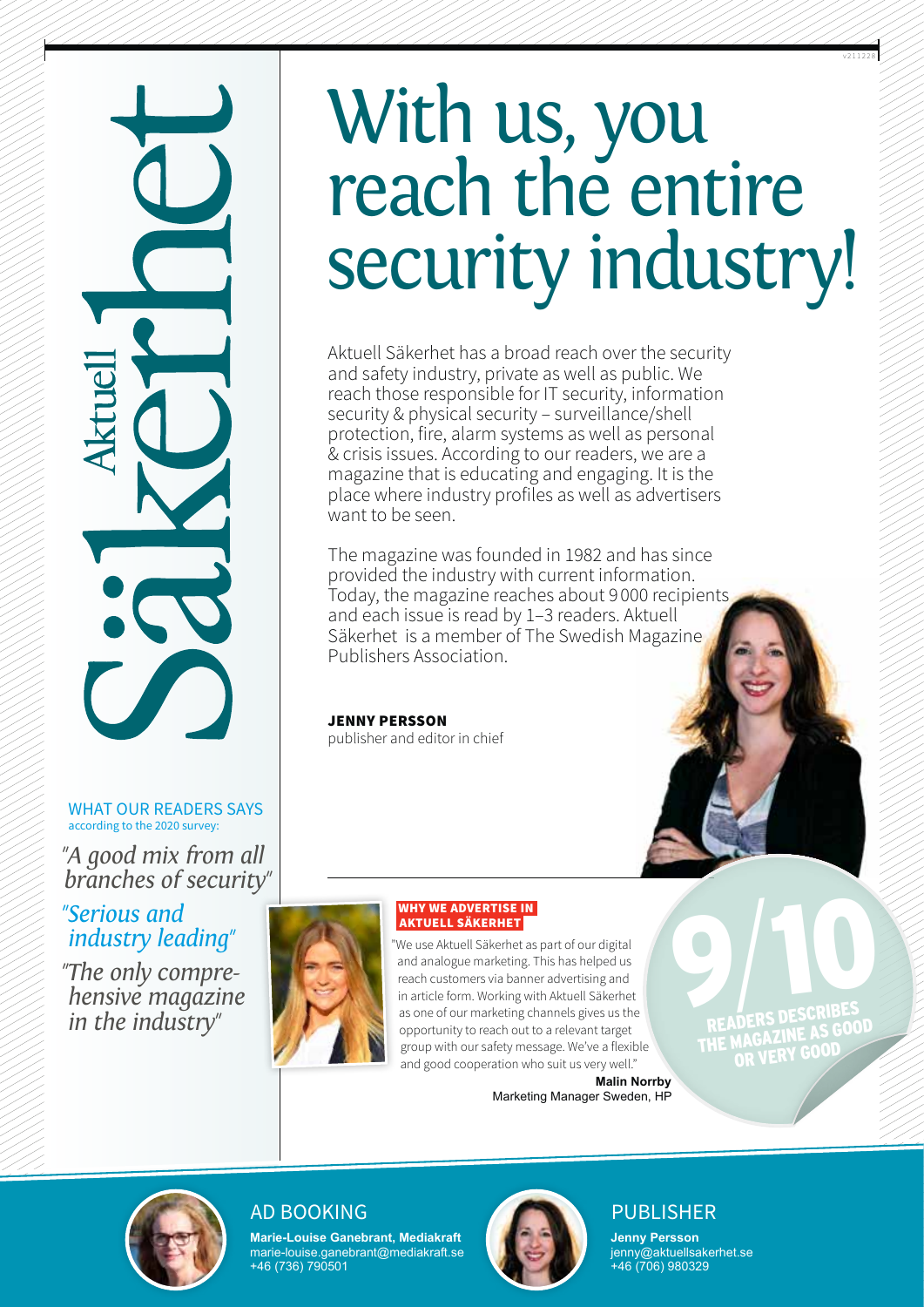With Aktuell Säkerhet, you reach security managers throughout the industry – on the physical side and within IT & information security.

# ■ PUBLICATION SCHEDULE 2022

|     | <b>Submission</b> | <b>Publication</b> | <b>Editorial program</b> |
|-----|-------------------|--------------------|--------------------------|
|     | $01 - 19$         | $02 - 12$          | Fire                     |
| 2   | $02 - 22$         | $03 - 19$          | Procurement              |
| 3   | 04-06             | 04-30              | Information security     |
| 4   | $05 - 18$         | 06-11              | Education                |
| 5   | 08-17             | $09 - 10$          | Personal protection      |
| 6   | 09-21             | $10 - 15$          | Shell protection         |
| 7/8 | 11-09             | $12 - 03$          | IT security              |
|     |                   |                    |                          |





Address, picture (40 x 40 mm). Additional row  $3.7$  mm + SEK 500:-.

# ■TECHNICAL DETAILS

Bleed ads should extend beyond trim size a minimum of 5 mm. Fonts are to be included in the file. Images are to be of high resolution (300 ppi). ICC profile (*PSO Uncoated ISO12647 eci*) can be downloaded from *trydells.se*. Booking cancelled later than three weeks before material day will be fully charged.

All prices in Swedish krona excl VAT. Trim size: 215 x 280 mm Type area: 11 mm from edge

Non-CMYK colors will be converted automatically without manual inspection. Overprint and reproduction may then differ from what was intended.



v211228











**Marie-Louise Ganebrant, Mediakraft** marie-louise.ganebrant@mediakraft.se +46 (736) 790501

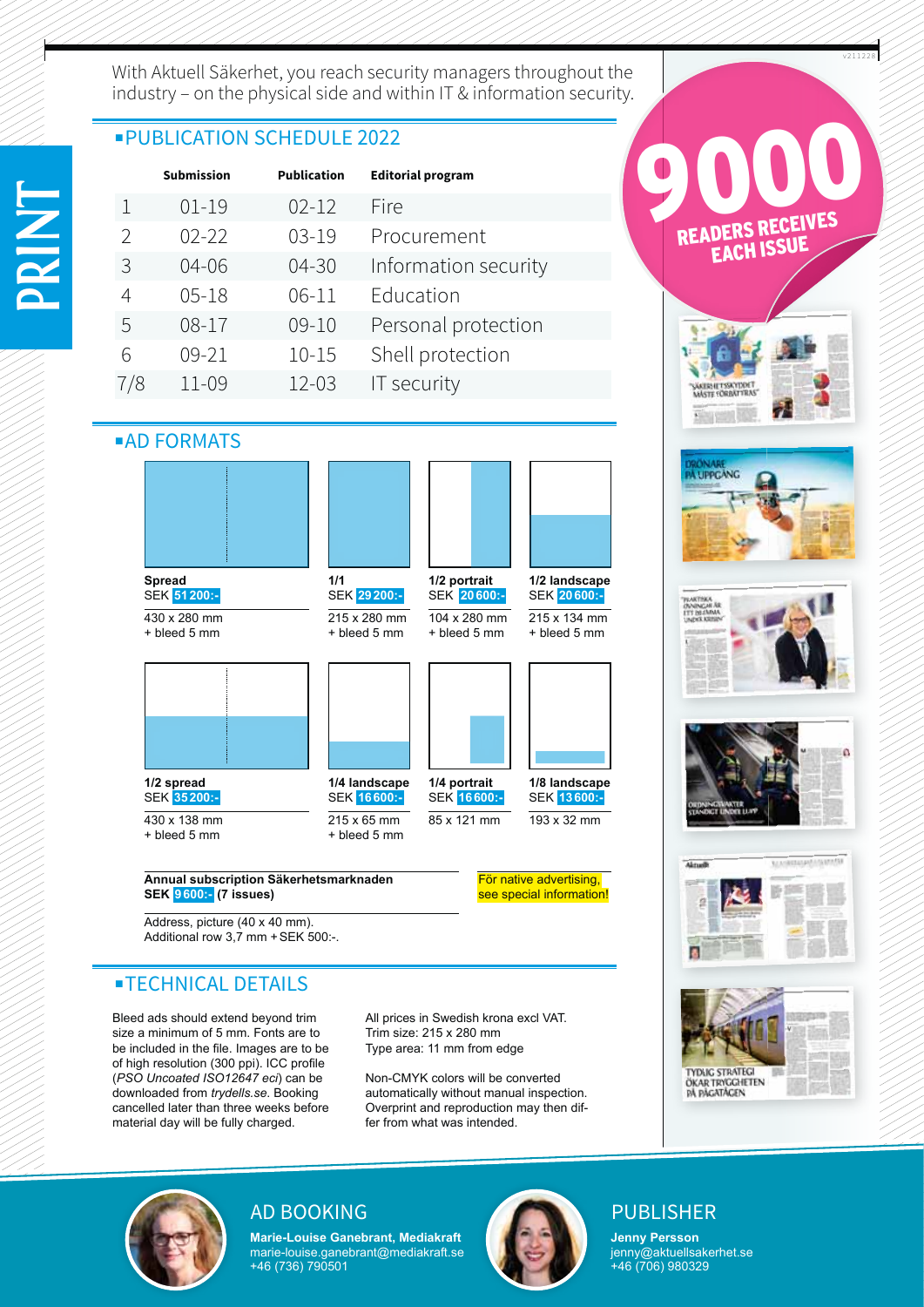With appearance on Aktuell Säkerhet's site and in the newsletter, you build your brand. The site has an average of 15,000 visitors each month. The newsletter reaches approximately 2,000 subscribers twice a week. INDUSTRY IN

# ■IN FOCUS

# **Program**

- **MAR** learning/cyber security
- APR digital keys
- **MAY** shell protection
- JUN emergency service centre
- **jul** fire **16-28 06-28 06-30-28 06-30-28 06-30-28**

# **Program**

MEET THE

EVERYDAY

life

- **aug** information security
- sep crisis management
- **oct** data center
- NOV procurement
- **DEC** personal protection



# **DETAILS**

The website is updated daily with current information. The newsletter is published twice a week during the season. Materials are to be be delivered in .jpg or .png format. Prices in Swedish krona excl VAT. Prices for the site refer to per month.

For native advertising, see special information! v211228

 $\overline{1}$ 

**JUNCLEMAN** 

**&** ecreur

SIS

103

GROY

u sa

**INTERNETWERER** 

lets trygga vrå

Säkerhet

AXIS

nsd



**Marie-Louise Ganebrant, Mediakraft** marie-louise.ganebrant@mediakraft.se +46 (736) 790501